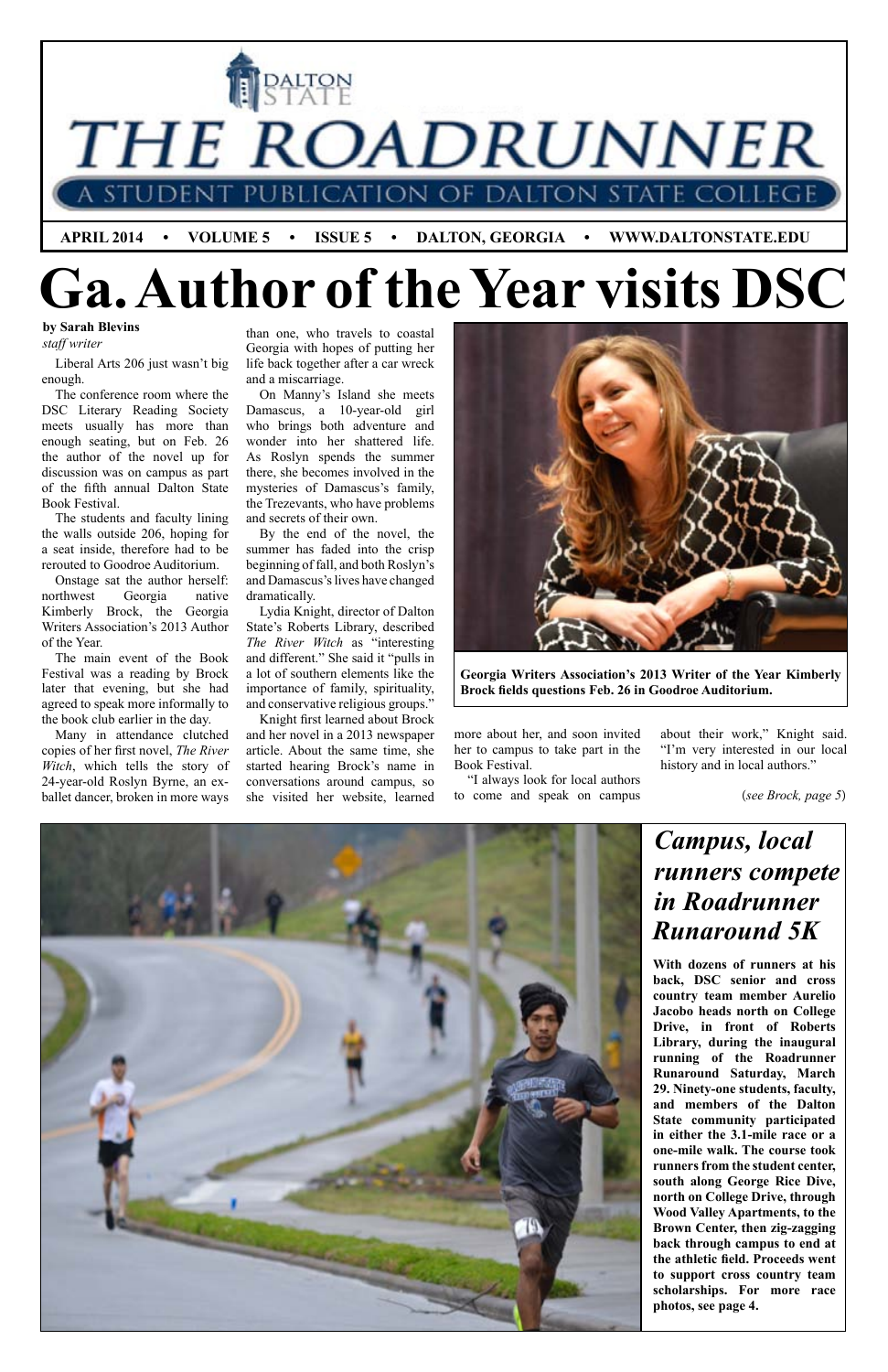**by Amy Hartline**

*staff writer*

## Theater 2100 to stage psychological thriller *Whodunit?*

**Top: Kenna Bright's Mrs. Terence gets yet another earful from Jasmyne Fletcher's Mrs. Bramson. Bottom: Nate Payne, as Dan, begins to work his magic on Mrs. Bramson.**

You could always stay home this weekend and watch *Dexter* or *Bates Motel* on TV.

Then again, you could also get off the couch, drive a few miles, and watch something a lot more exciting—a live thriller acted out onstage right in front of you.

Dalton State's THEA 2100 is presenting its spring 2014 play, Emlyn Williams's *Night Must Fall*, April 3-5 at Dalton's City Park Elementary School Auditorium.

Much of the play's action centers on a missing or perhaps even murdered woman, but *Night Must Fall* isn't your typical whodunit. More than most thrillers do, the play pushes viewers to look into the minds of its characters.

Jackie Daniels, assistant professor of communication and theater arts and the play's director, compares *Night Must Fall* to a controlled burn.

"You have to focus on when to make the fire stronger or when to push it back," Daniels said. "Only, instead of a fire, we are trying to control when the audience feels tension and when they feel relief."

Throughout the course of the play, suspense and mystery build, leading to a tense, edge-ofyour-seat experience.

*Night Must Fall* opens on a dreary day in Essex, England, in the 1930s. We watch as Mrs. Bramson, an elderly hypochondriac, throws another tantrum in front of her niece Olivia, Olivia's suitor Hubert, and members of her household staff.

News soon arrives that a local woman has gone missing. A detective named Belsize shows up to question those at Mrs. Bramson's, quickly coming to suspect that the missing woman may have been murdered.

each play two shows—have slightly different He becomes a constant presence in her house, (see Whodunit, page 5) Dan, it turns out, can charm not only a simple housemaid but even the cranky Mrs. Bramson.

Suspicion and mystery both grow as the house flies into a flurry of excitement and fear as everyone talks about the case and police start digging for a body in a nearby rubbish pit.

The play is not without its sense of humor, though. Minor characters such as Hubert, Mrs. Bramson's cook Mrs. Terence, and her simpleminded maid Dora provide comedic relief.

The goal, Daniels says, is to ease the amount of tension and suspense with more comedic moments.





"We have to carefully manipulate the audience's reactions to what is going on onstage," she says. "We want to control when the audience laughs and when the audience screams."

And with *Night Must Fall*, she adds, that's relatively easy. "The play has a good mix of comedy and tragedy. It's like a tightly fit puzzle, and we have to fit all of the pieces together."

 Later on in the play, another visitor arrives. His name is Dan, and he's recently enjoyed a night of fun with Dora, who is now carrying his baby.

Dan is young, charismatic, and maybe just a bit too confident, and those who auditioned for *Night Must Fall* were only mildly surprised when Daniels double-cast the role. Freshman Nate Payne and junior Scott Reese—who will approaches to the character, but both do a superb job of playing the lively young man and bringing suspense to the show.

Daniels says she double-cast the role because she knew playing it would be good for both Payne and Reese as young actors.

Both, she says, "will have to look into Dan's motivation for each scene and how it fits into his motivation for the entire play, as well as how he got to where he is and developed the feelings he has."

each day attempting to make everyone happier with music and humor.

Olivia, however, suspects that there may be more to the young man than her aunt knows. Olivia longs for excitement, and the almost simultaneous appearance of Dan and disappearance of the missing woman lead her to believe that he has a darker, more sinister and exciting side than he usually shows.

*Night Must Fall* appealed to Daniels because of characters like Dan. The play gives her and her cast a chance to really delve into their

#### **staff photos by Amy Hartline**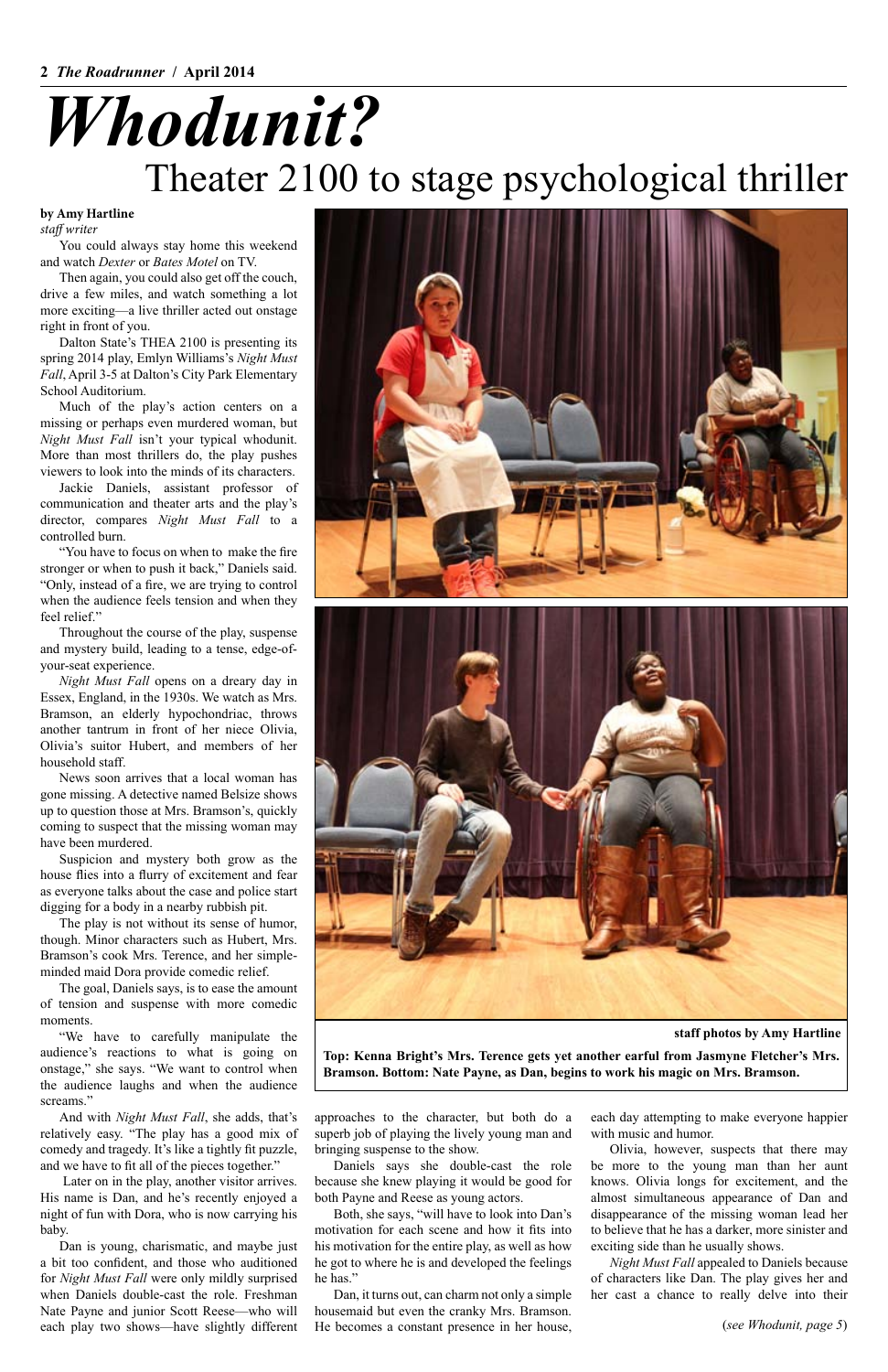## ROADKILL

**The same rules that apply to driving should apply to walking down stairs and through doors. I am tired of trying to walk through the right door and people trying to come in the same door from the opposite direction.**

**Why aren't there more private toilets on campus? Please make sure the redesigned student center has at least one private toilet.**

**Please don't play the piano in the student center unless you are classically trained. Practice at home.**

**One good thing about Dalton State is that the old, cruddy gym has been renovated, and the lights are bright and don't look like they are going to fade out at any second.**

**"Money is tight. . . . I have an idea! Let's buy a new Dodge Charger!" –-Dalton State College**

**The street lights lining the sidewalk from Sequoya need new bulbs. I've tripped several times walking back to my car.**

**There should be benches in Liberal Arts so students don't have to sit against the walls and block the hallways.**

**The food is way too expensive here. It tastes good, but I could drive half a mile down College Drive for a better tasting meal for the same price or less. Please make food more affordable.**

**If you're in the student center, be considerate of others. Don't yell or be obnoxious. There are some in there who study, want peace and quiet, or are just trying to catch a quick nap. When in doubt, don't shout!**

**I'm all for being in happy, loving relationships, but no one wants to see people all over each other in the student center. Take it to the parking lot, people. There is such a thing as too much PDA!**

**I'm impressed with the communication systems DSC has in place. Whether by text, e-mail, or Facebook, we're always kept in touch with what's happening.**

**The space outside the student center looks really cheap. I don't like the wooden benches. They look like something my dad would make me help him build on a Sunday.**

She slammed the pen down and said, "The problem is you!"

**If you need to get onto your Dalton State e-mail account or GeorgiaVIEW, you can use the computers in the student center. Just allow yourself at least 30 minutes to get logged on.**

**You can take the PAX-RN exam only twice? Yep. If you fail it the second time, sorry. Find a new dream!**

#### **by Meagan Smith**

*guest columnist*

I honestly cannot believe what happened in my Spanish class a few weeks ago.

I was sitting on the front row, discussing the previous night's homework with some classmates, when in walked our professor.

She looked at me, seemingly puzzled. "Well, I wasn't going to say anything about that," she said, "but since you brought it up . . ."

As on any other day, she came in with a smile and a "Buenos diaz!" We responded (in the worst accents imaginable).

She placed her books on the desk and had just started the day's lesson when, right in the middle of a sentence, someone I didn't recognize walked through the door holding what looked to be a withdrawal slip.

Never mind the fact that class was going on—she walked right through the classroom and up to the professor and said "I need you to sign this" in an insubordinate manner.

I remember thinking, "This lady is at least my age or older, but she definitely doesn't act like it." I wouldn't have been as surprised at her demeanor had she been fresh out of high school, but this lady was just that, a lady.

Or, looking back on it, maybe she was only an adult. "Lady" may be pushing it.

"Lady" is supposed to designate the social equivalent of "gentleman." "Lady" is a respectful term used to refer to a woman with class.

A lady wouldn't have displayed the type of malevolent disrespect that, I soon found out, had only just begun.

The professor responded to the request calmly and politely. She asked for the reason behind the request, informing her that she was not comfortable signing the form without one.

The professor offered examples, suggesting work, family, other reasons of that nature.

The student rudely snatched up the professor's pen, and as she wrote her reason on the form she announced, "If you have to have a reason, there you go."

I remember seeing the look on my professor's face as she glanced up, probably realizing that her entire class had just witnessed this malicious confrontation.

I can only imagine how embarrassed, hurt, and/or disrespected she felt.

It took every woosah I had within me to maintain my ladylike disposition. When my professor glanced at the class I darted my eyes in the opposite direction, hoping she wouldn't notice the shock on my face.

After the intruder stormed back out, class proceeded as if it were any other day. Nobody said a word about the incident.

Days went by. It had been nearly two weeks, but what had happened that day still ate at me. Finally, my professor came to class earlier

than usual one day, and I just couldn't keep my mouth shut any longer.

# *Disrespect and disbelief in the DSC classroom*

"I cannot believe what that woman said to you the other day!" I blurted out.

She looked down at her papers, possibly debating whether or not to proceed.

"I'm not the only professor on campus that this type of thing has happened to," she said.

She didn't say it, but I will: this type of behavior is completely unacceptable. The student's action was disrespectful not only to the professor but to us students as well.

I pay to take classes, and it was not fair for that student to interrupt my class time just because she'd decided she wanted no more of it.

Furthermore, it is ungracious to put other people in a situation in which they have to witness such an incident—especially in a formal, professional setting, which is what college classrooms should be.

At the beginning of each semester, professors give students a syllabus. Among its contents is a section indicating the professor's office hours.

If the student needed to drop the class, she probably had the syllabus and therefore could have easily looked up the professor's office hours.

They would've been the time and place to discuss such matters.

My professor, ever the professional, spoke privately about the matter more calmly than I fear I could have.

"A student who has a complaint," she said, "should try to talk with his or her professor first and try to resolve the issue. It never is appropriate behavior to create a public scene when somebody has an issue with another person.

"Talking with someone in a calm, civilized manner will help both parties. Also, a student should respect the rights of other students and never disrupt a class."

Even with all that being said, I have to add that there is NEVER a time or place for a student to so completely disrespect a professor.

Would Aristotle have acted that way toward

Plato? I think not.

Reading and writing once were limited to the powerful and elite. I know we all can read, but our ability to interpret some material isn't quite there yet, and that's why we need our professors—to teach us to read, metaphorically speaking.

They are the elite of this campus. They are the teachers, and we are the students, and we should respect that hierarchy—even when we have differences with them.

### **HELP US FILL THIS SPACE (AND MUCH BIGGER ONES)**

**If you're interested in writing or photography, see the staff box on page 5.**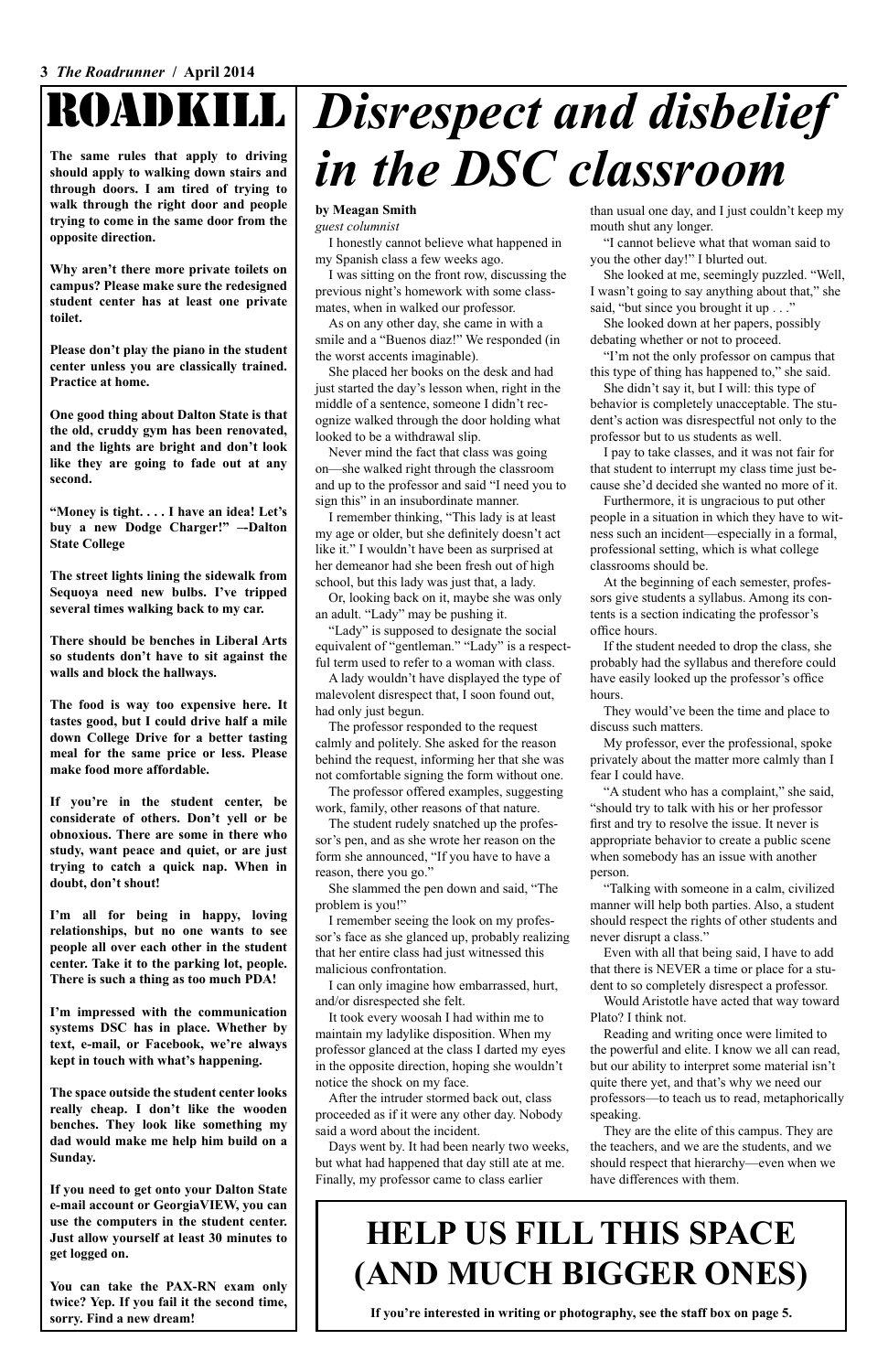# **Roadrunner Runaround 2014**







**Nearly 100 local walkers and runners, ages 9 to 72, gathered at the George Rice Drive starting line at 8:30 a.m. Saturday, March 29, for the inaugural Roadrunner Runaround 5K and one-mile walk. Center: Ringgold's Jacob Bradley, wearing the yellow tanktop and number 68, placed first overall with a time of 16:22.70. Bottom left: Professor of Biology Kerry Dunbar, who placed first in the men's 50-and-over division, leaves the Wood Valley Apartments to follow the course through central campus. Bottom right: Bradley streaks past Memorial Hall on his way to the athletic field and a first-place finish.**